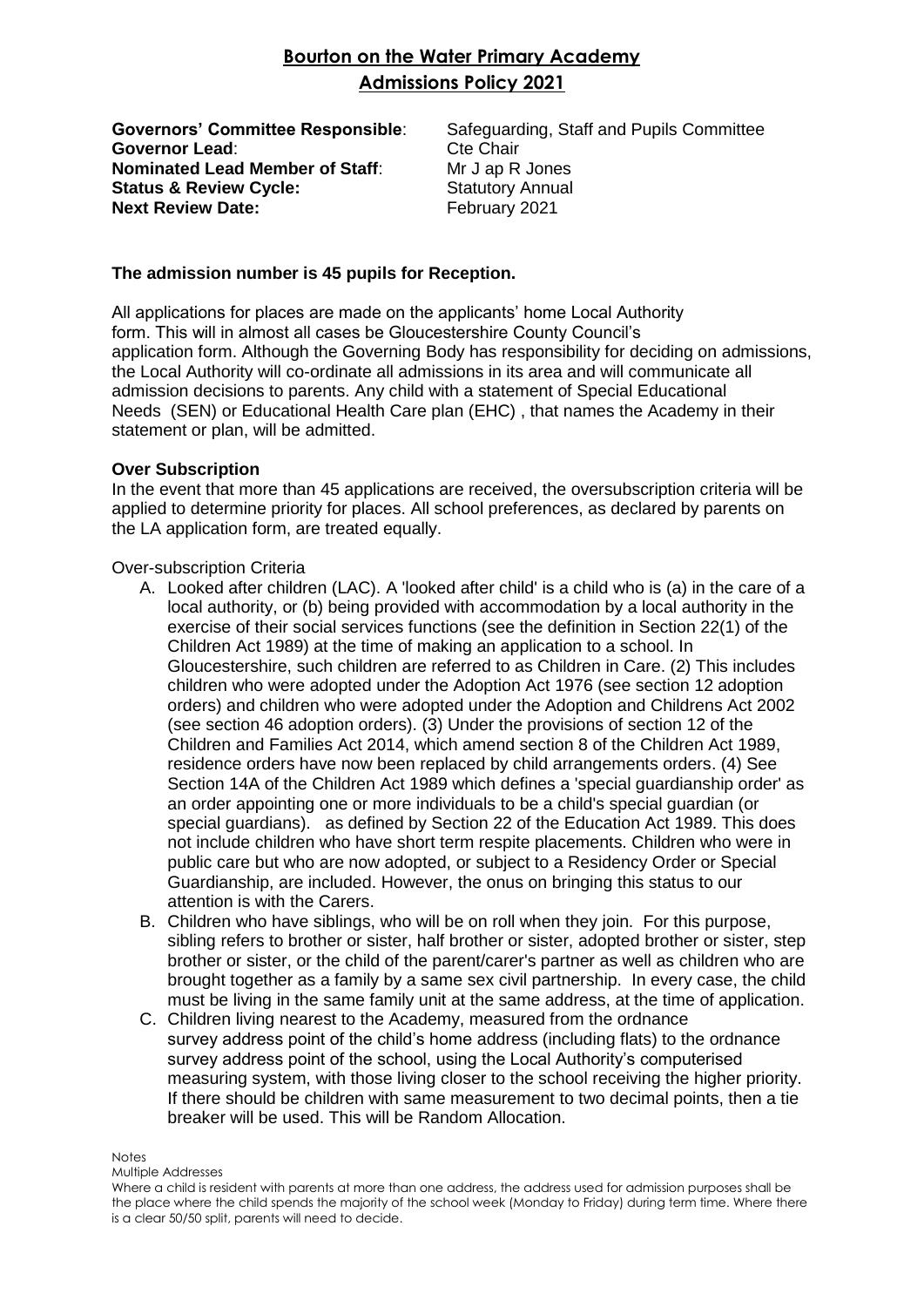Ordinarily Resident/Residence

Reference to where a child is ordinarily resident, means that they are habitually and normally resident at their address, other than for occasional absences, for a settled purpose which is not solely to receive education.

#### False Information

Any place offered on the basis of a fraudulent or intentionally misleading application will be withdrawn, e.g. giving a false address.

### **In-year Admissions**

In-year admissions will be dealt with by the Academy. However, the Local Authority's Common Admissions Form will be used and they will be informed. Should this admission exceed the planned admission number for that year group, the place will be refused pending an appeal process. (see Appeals Process below)

#### **Twins and children of multiple births**

The school admission code of 2012 allows additional children to be admitted above the published admission number under very limited exceptional circumstances, even when this breaches the Infant class size limit. Twins and children from multiple births may exceptionally be offered a place/places "when one of the siblings is the 45th child admitted".

#### **Late Applications**

All applications sent in by the closing date will be dealt with equally. Late applications will normally be dealt with after those received on time. In some instances, when an application is submitted after the closing date, but prior to the allocation date, it may be considered equally as those received on time. However, this will be judged by the Governor's Admissions Committee (staff and Pupils Cte) within the Governing Body, who will consider the reasons provided for the late application.

#### **Waiting List**

Once all places have been allocated, further and all future applicants will, if parents still wish to apply for a place, be informed of the appeal process and added to a specific waiting list for that. The Local Authority do not let us know who is on any waiting list they hold for us as we are an Academy, so parents must let us know if they would like to proceed through an appeal.

If and when such applications occur the Appeals process will be triggered as soon as possible.

# **Admission Arrangements**

Children are legally obligated to be in full time education in the term that they are 5 yrs old. Parents may take the option not to take up the place until that time or are free to discuss part time arrangements and indeed other options.

The first week of term is usually a one off session on a One to One basis so that we can begin to develop the relationship between pupil and teacher. In week Two, all pupils attend for the morning and then do so until after lunch. By week three or four, all children are in full time. During weeks one and two Parents are advised not to give up any pre-school or childminding services.

# **Admission of Summer Born Children for Reception Entry for Bourton on the Water Primary Academy**

The Governing Body acknowledges the updated advice from the Department of Education that, parents/carers of "summer born" children (born between 1 April and 31 August) may request to start the Reception Class of a school a whole academic year later. The Governing Body will make a decision on behalf of the School. We follow the Local Authority process which states that parents can only apply for a Reception place at a school once and must